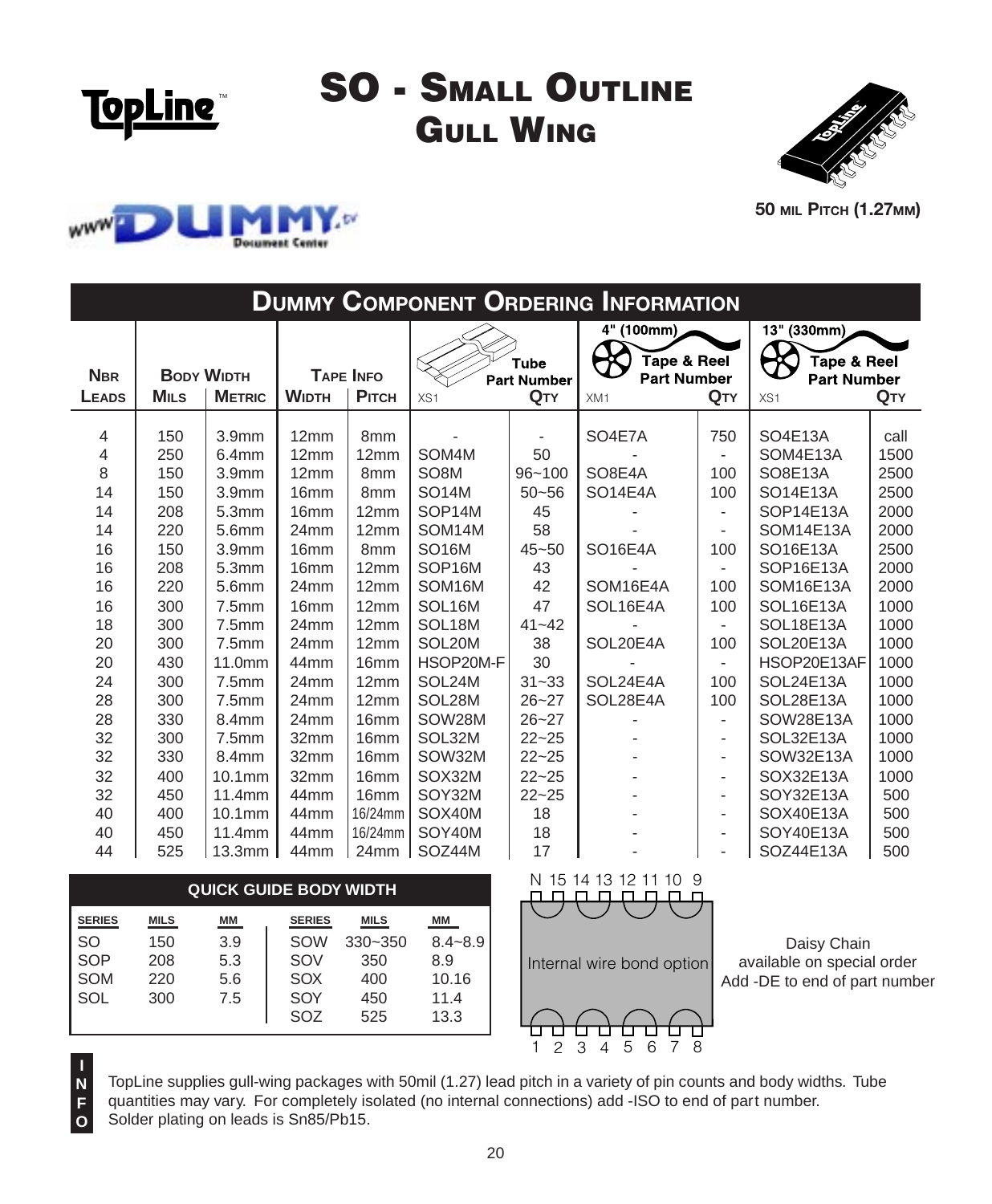Part # **SO8** Leads 8 Body Size **150mil (3.9mm)** Pitch 1.27mm (0.05")



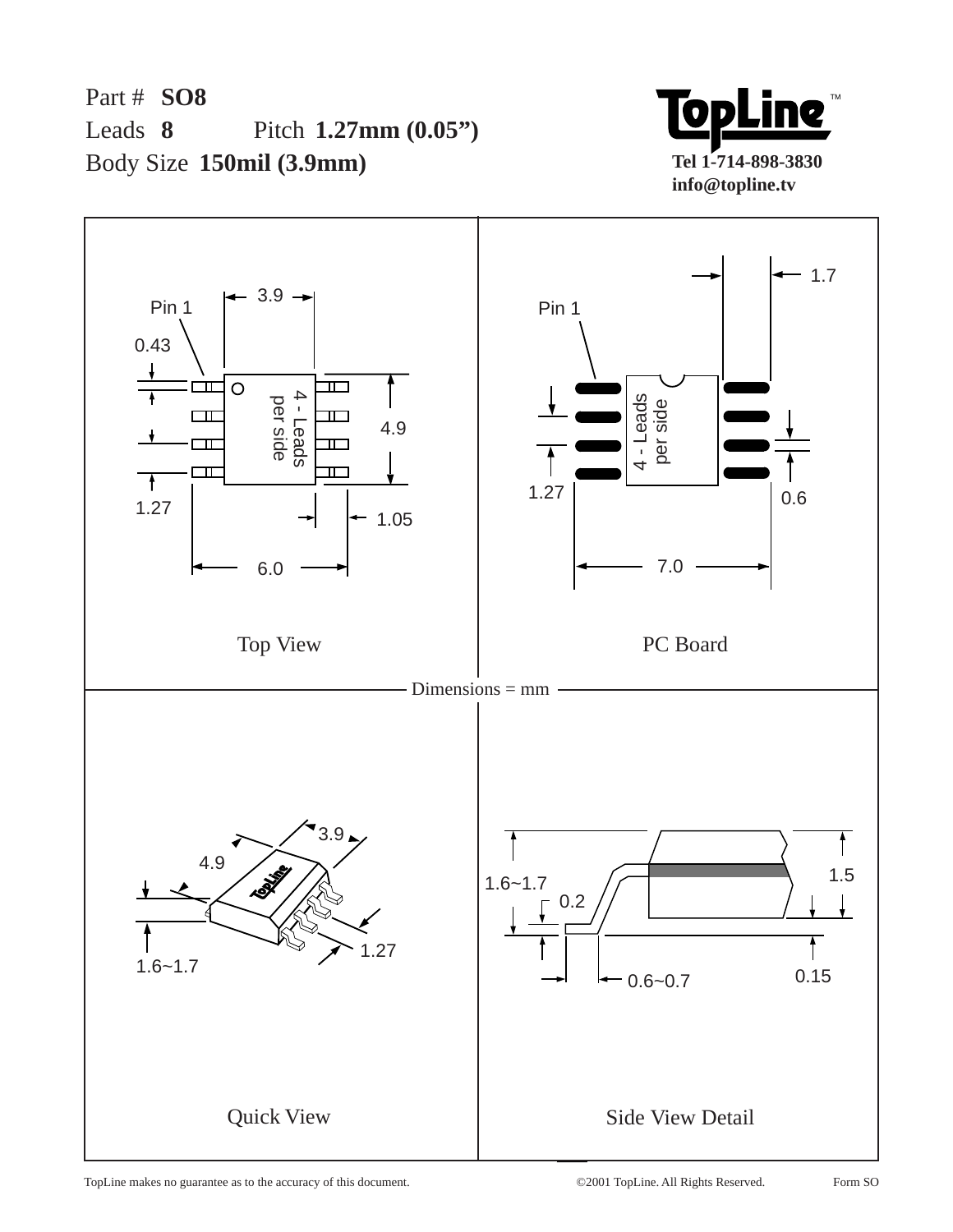Part # **SOP8** Leads 8 Body Size **208mil (5.3mm) 8 1.27mm (.05")**



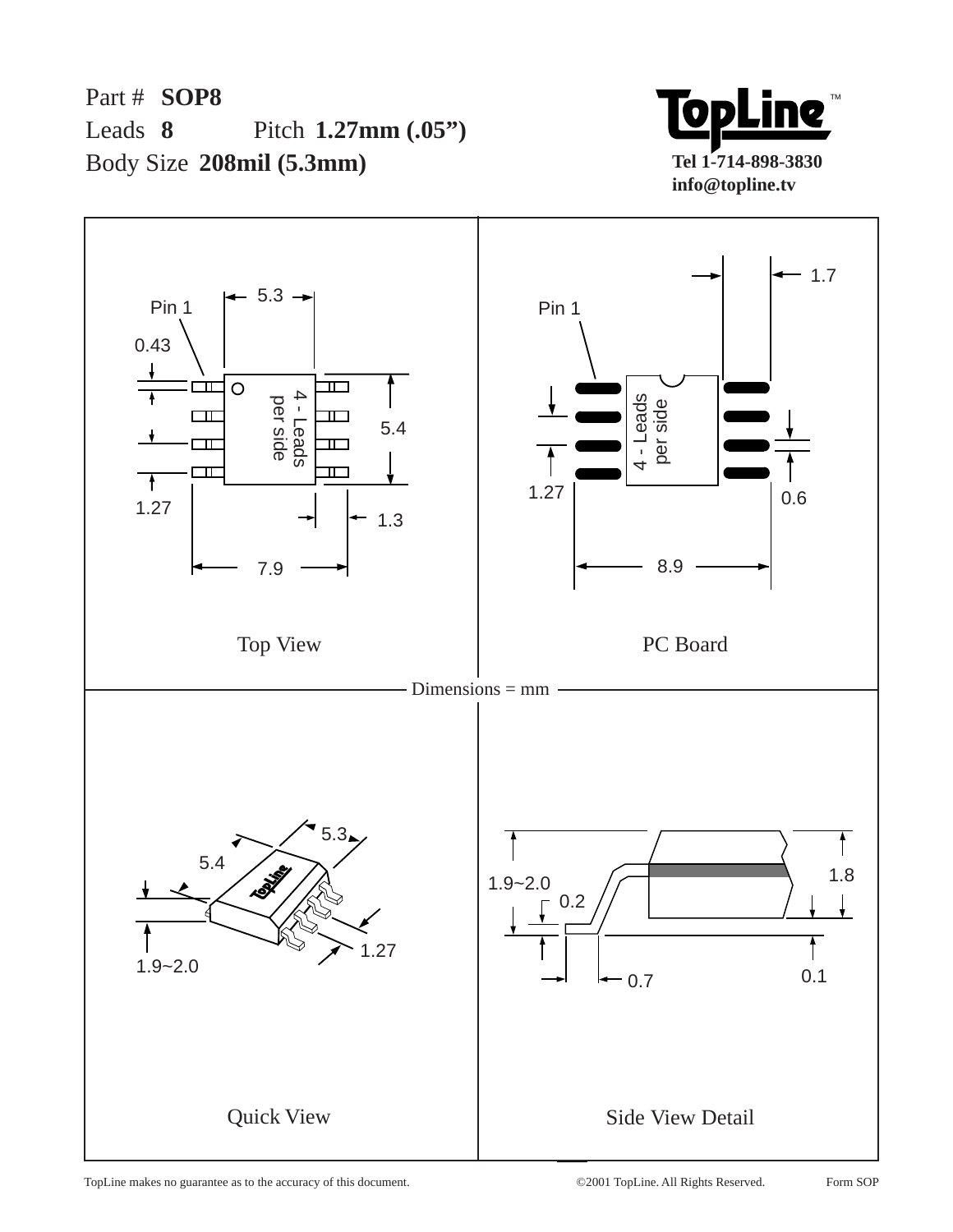Part # **SO14** Leads 14 Body Size **150mil (3.9mm)** Pitch 1.27mm (.05")



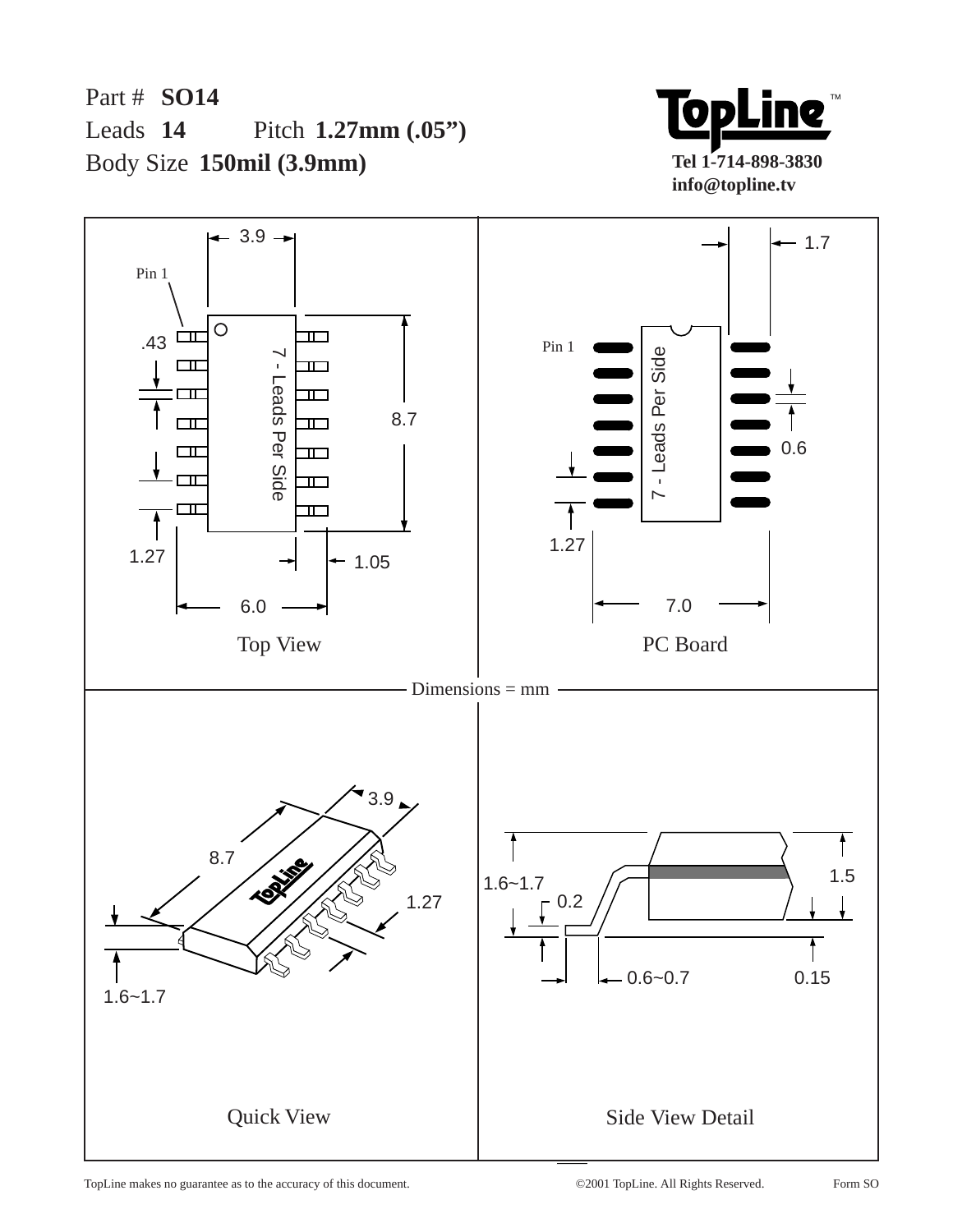Part # **SOM14** Leads 14 Body Size **220mil (5.6mm)** Pitch 1.27mm (.05")



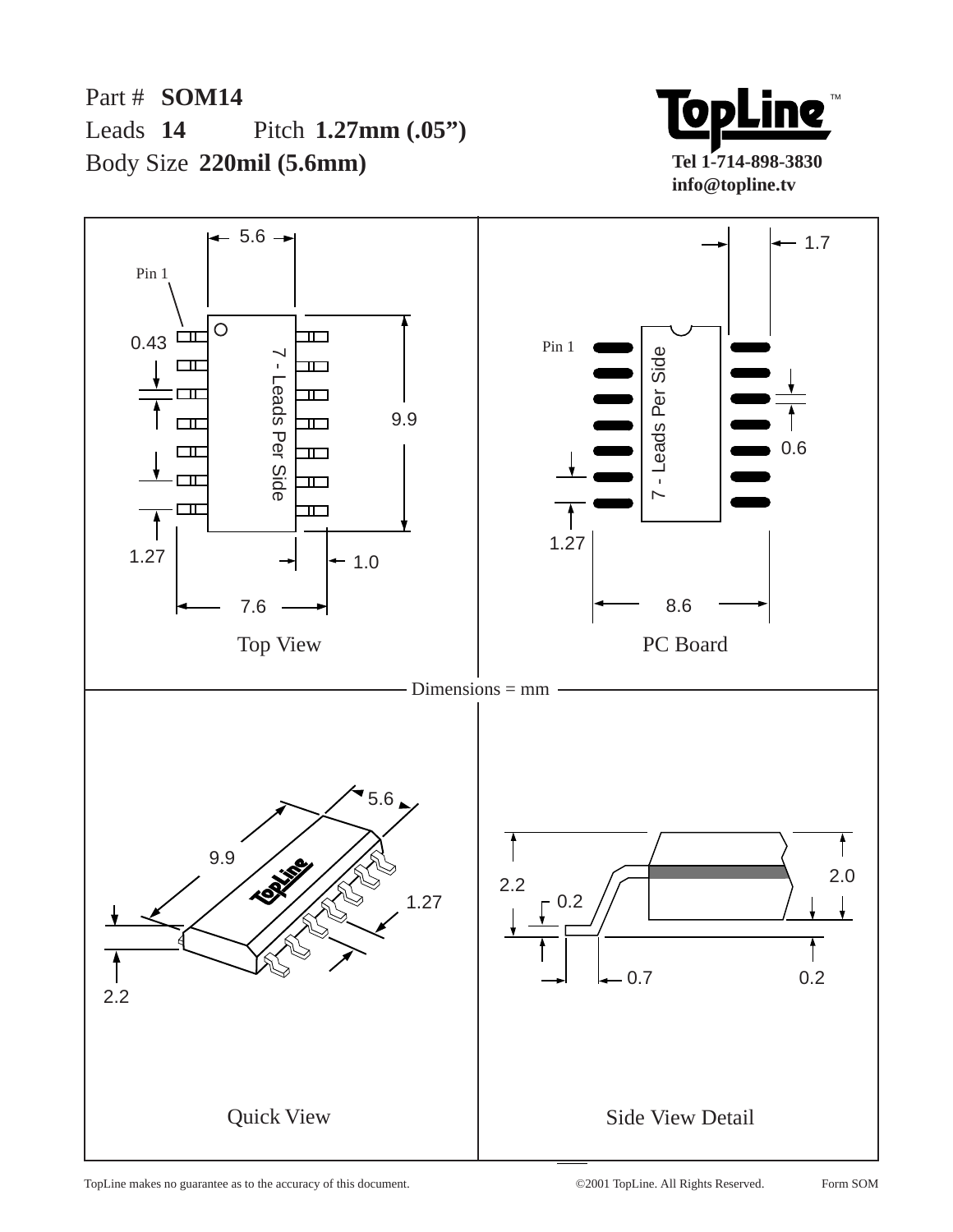Part # **SOP14** Leads 14 Body Size **208mil (5.3mm)** Pitch 1.27mm (.05")



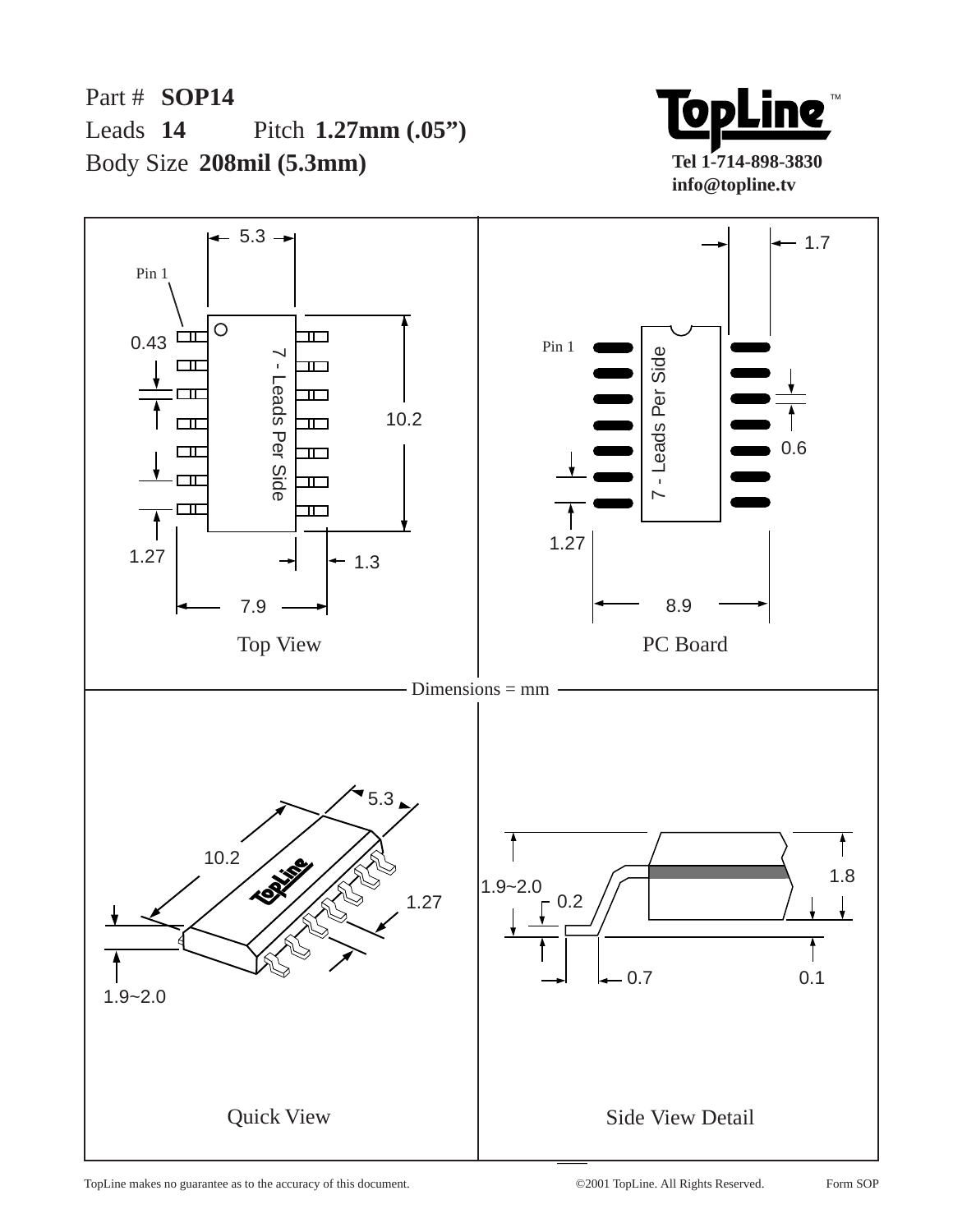Part # **SO16** Leads 16 Body Size **150mil (3.9mm)** Pitch 1.27mm (.05")



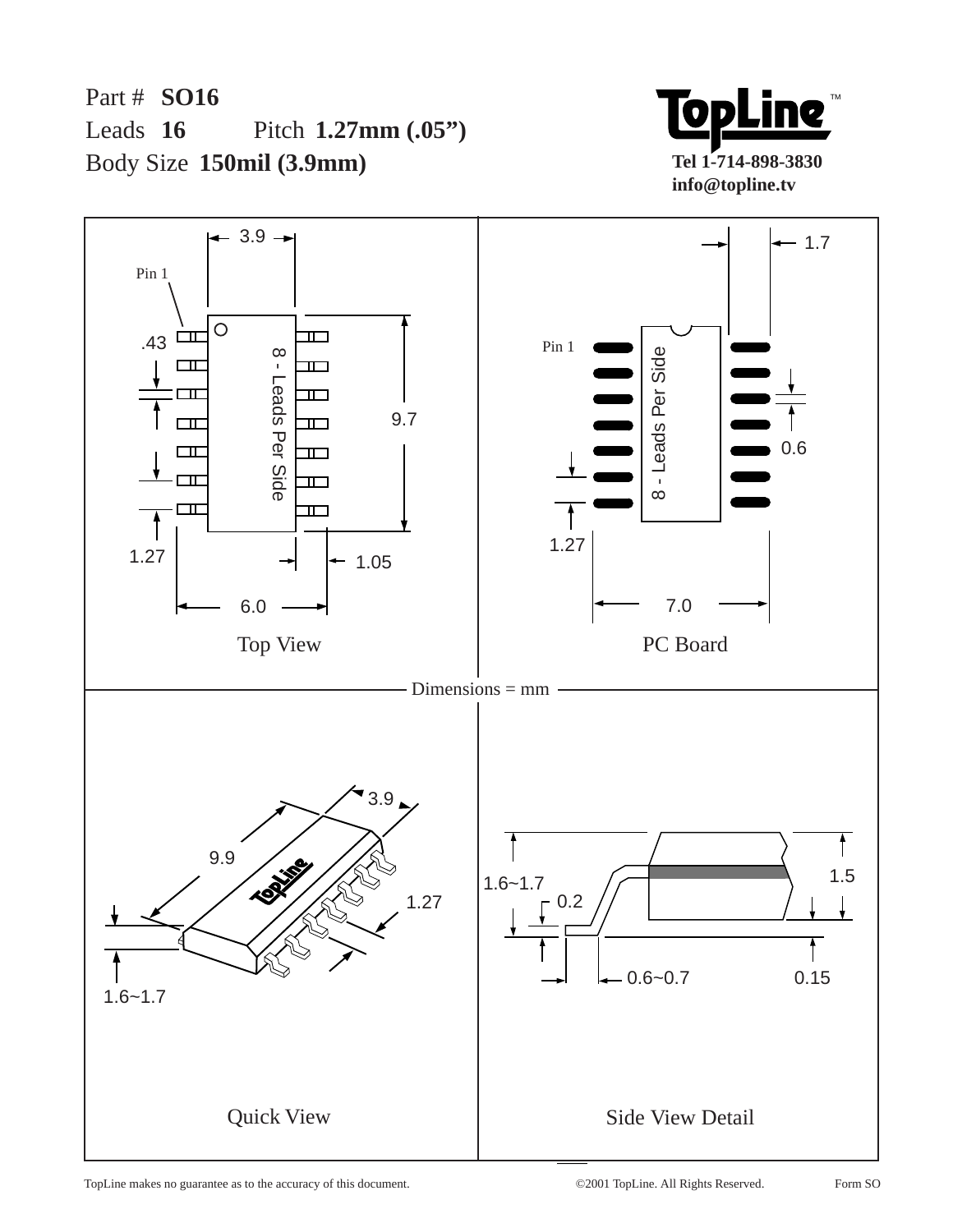Part # **SOL16** Leads  $16$ Body Size **300mil (7.5mm)** Pitch 1.27mm (.05")



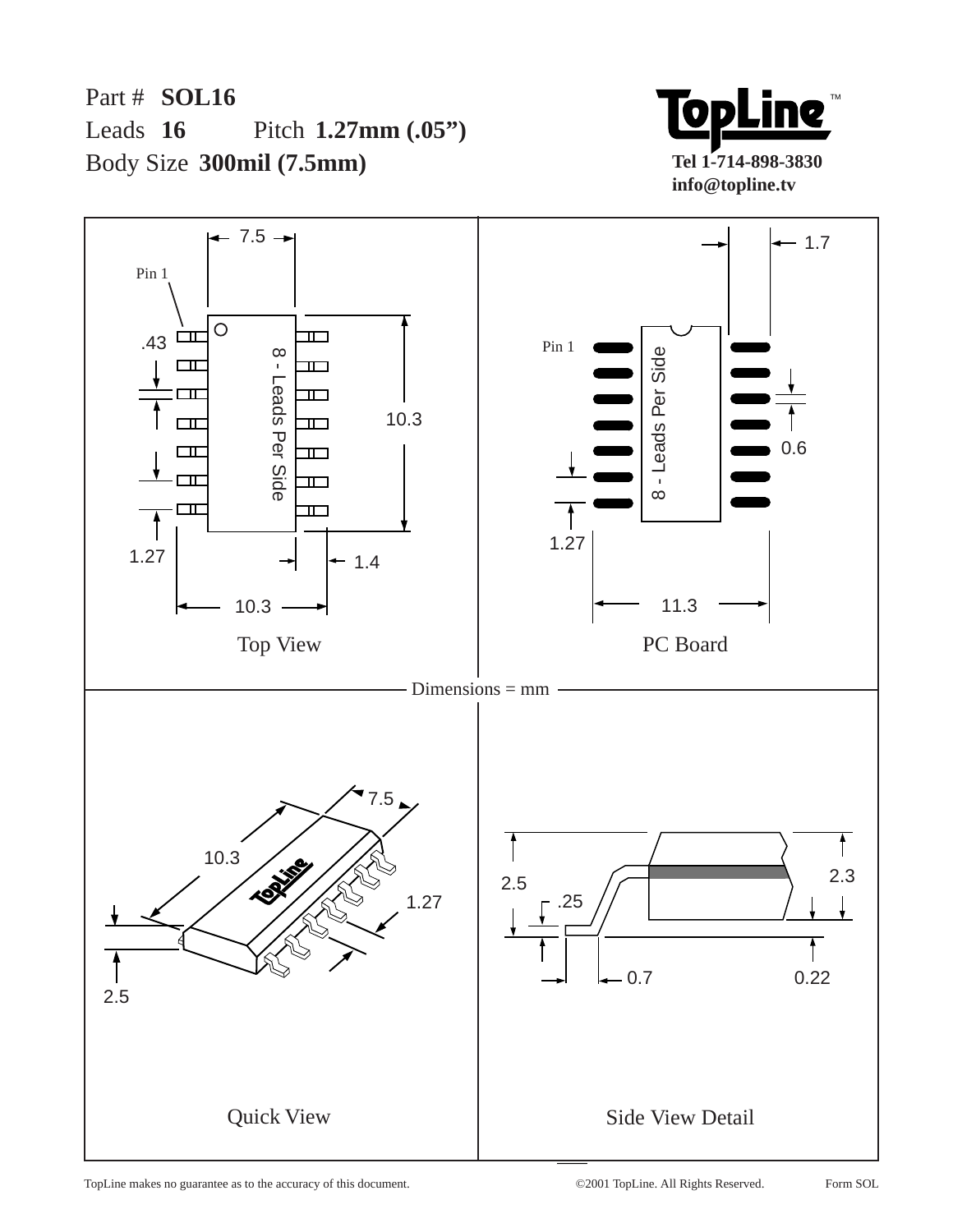Part # **SOM16** Leads 16 Body Size **220mil (5.6mm)** Pitch 1.27mm (.05")



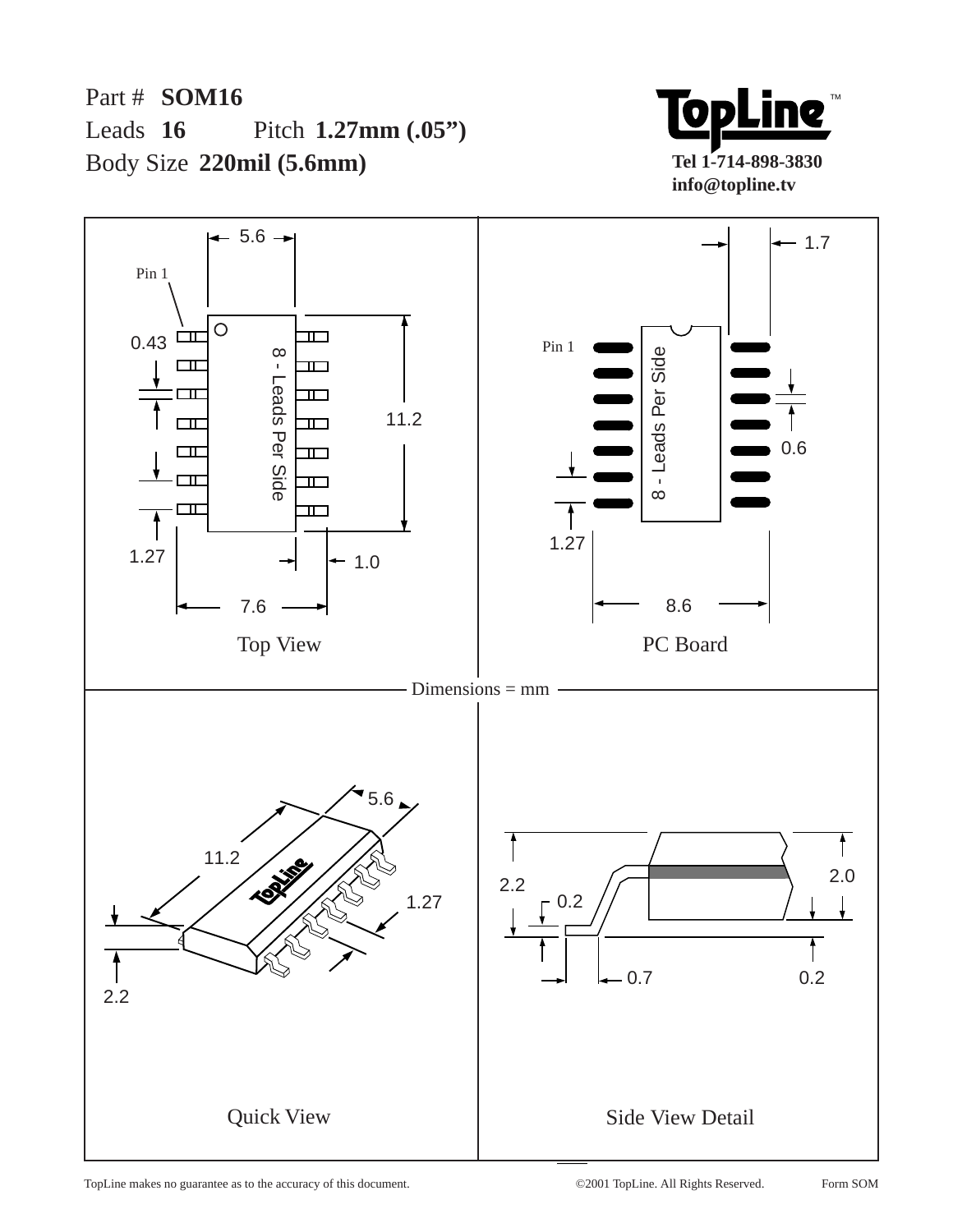Part # **SOP16** Leads  $16$ Body Size **208mil (5.3mm)** Pitch 1.27mm (.05")



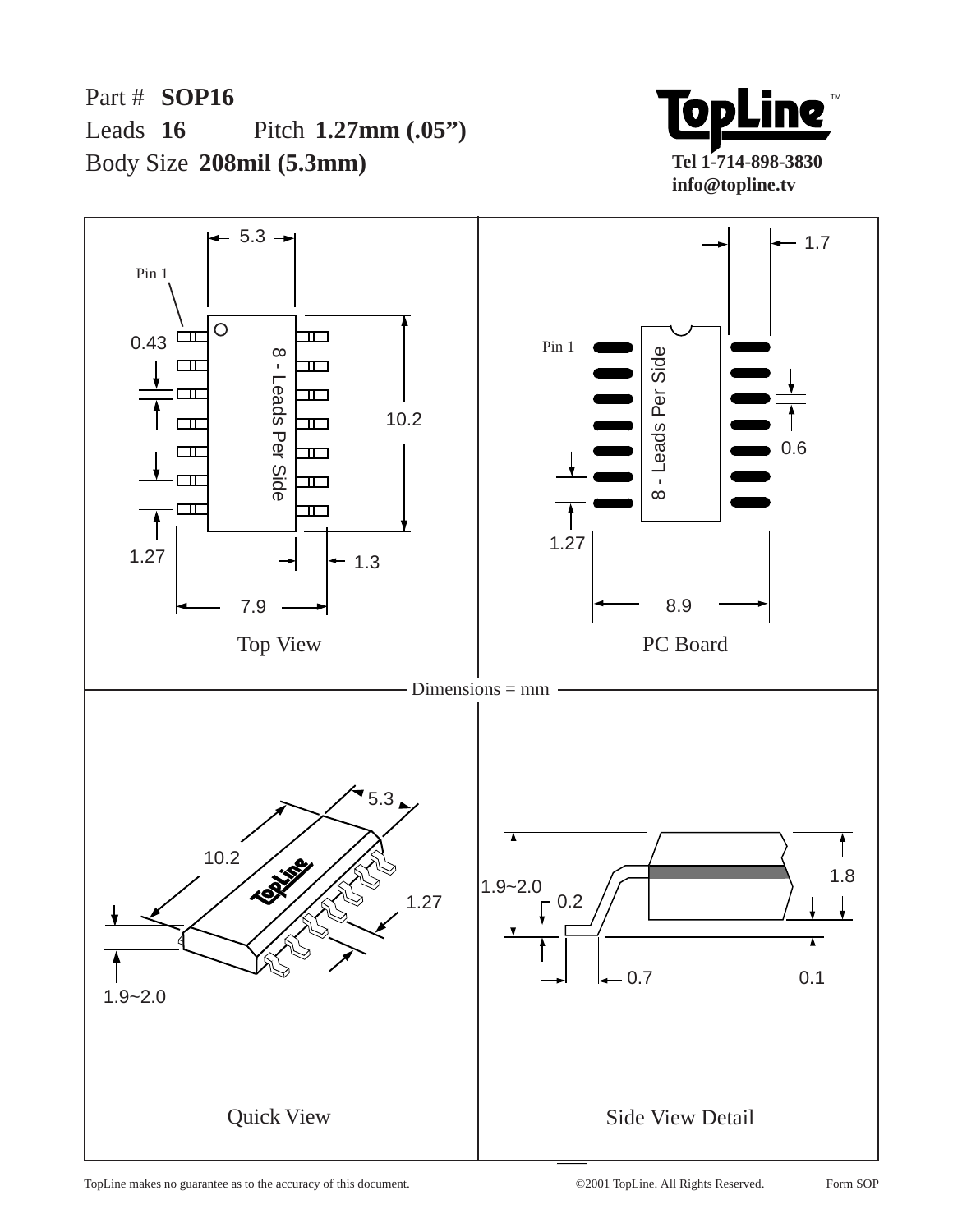Part # **SOL18** Leads 18 Body Size **300mil (7.5mm)** Pitch 1.27mm (.05")



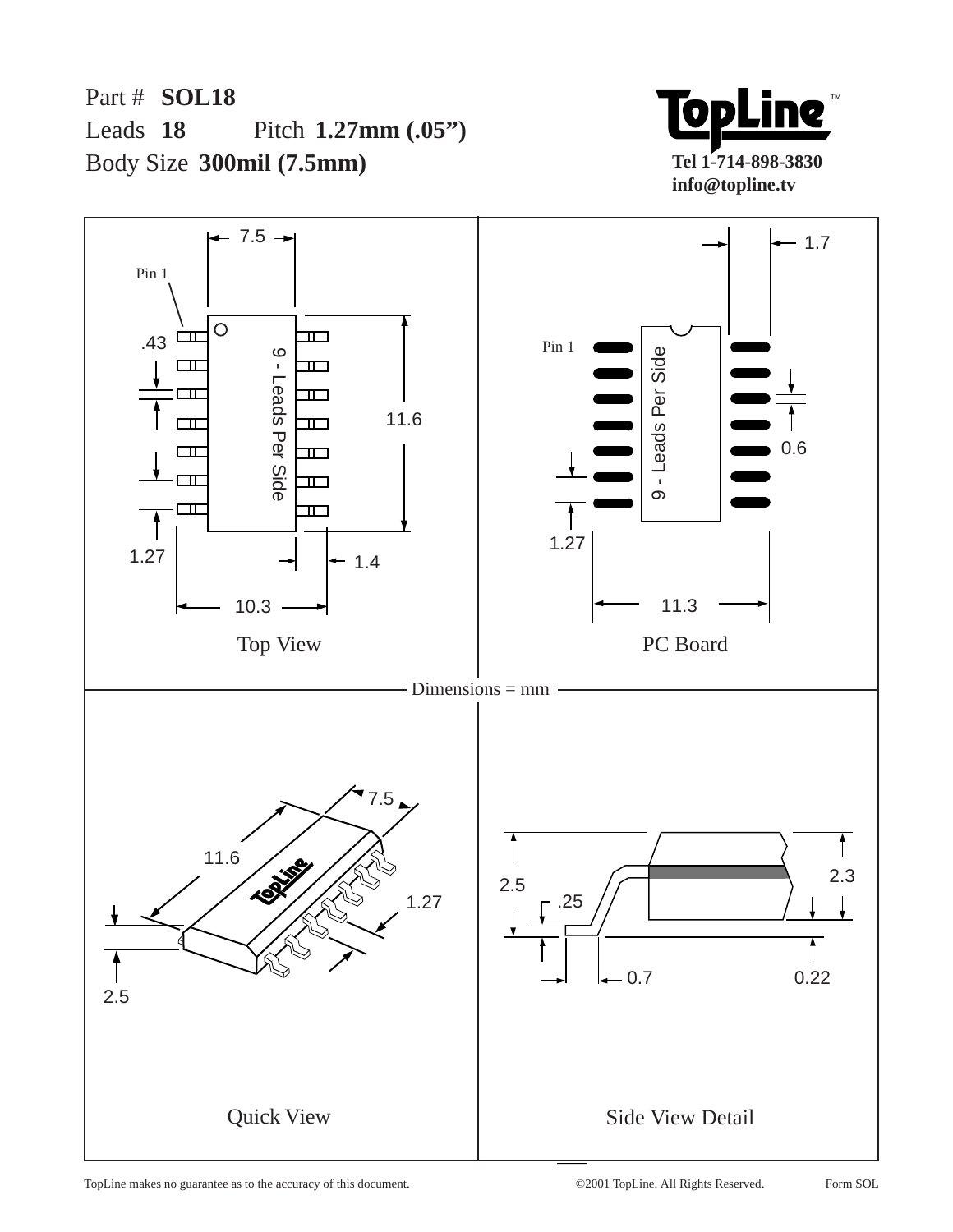Part # **SOM18** Leads 18 Body Size **220mil (5.6mm)** Pitch 1.27mm (.05")



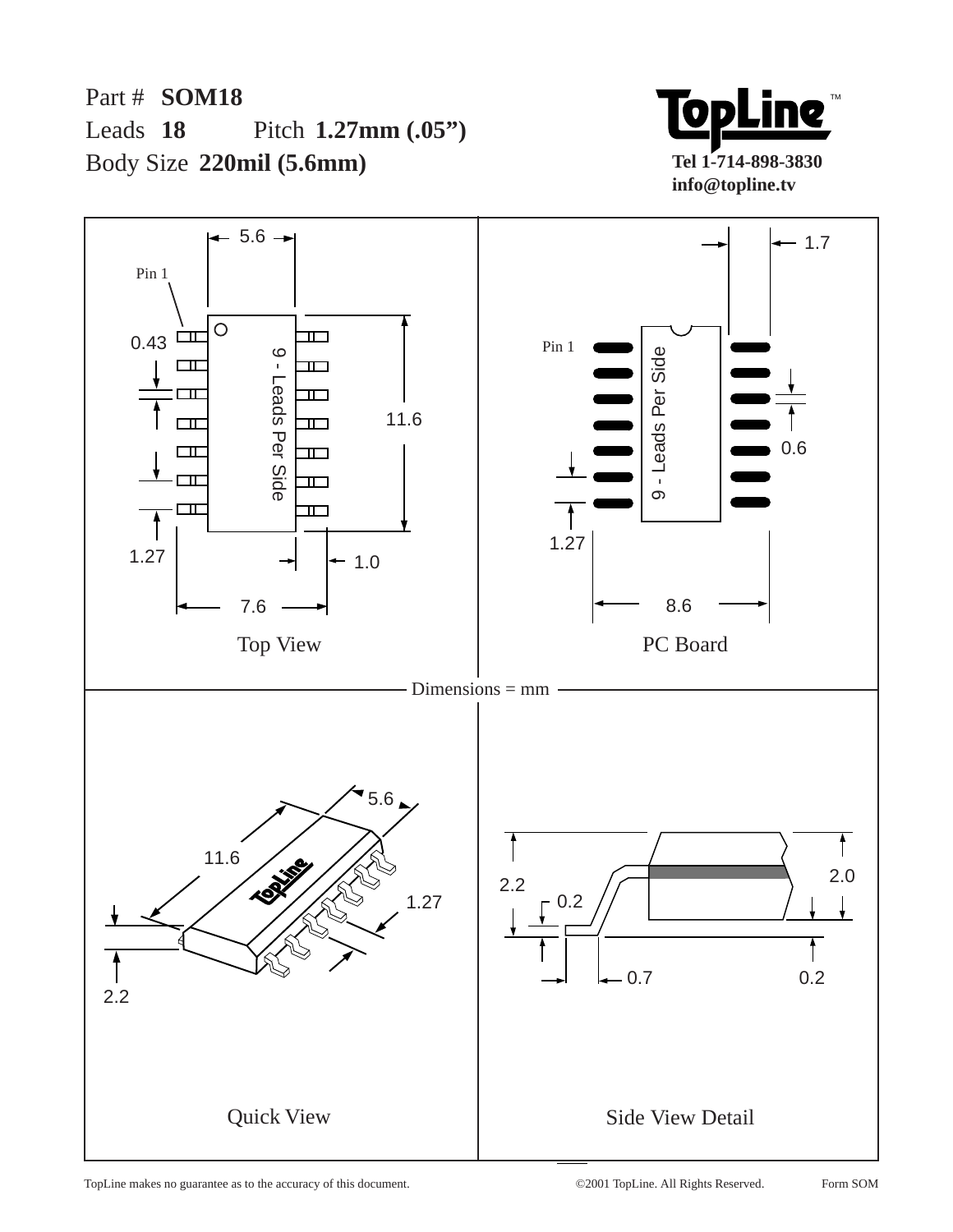Part # **SOP18** Leads 18 Body Size **208mil (5.3mm)** Pitch 1.27mm (.05")



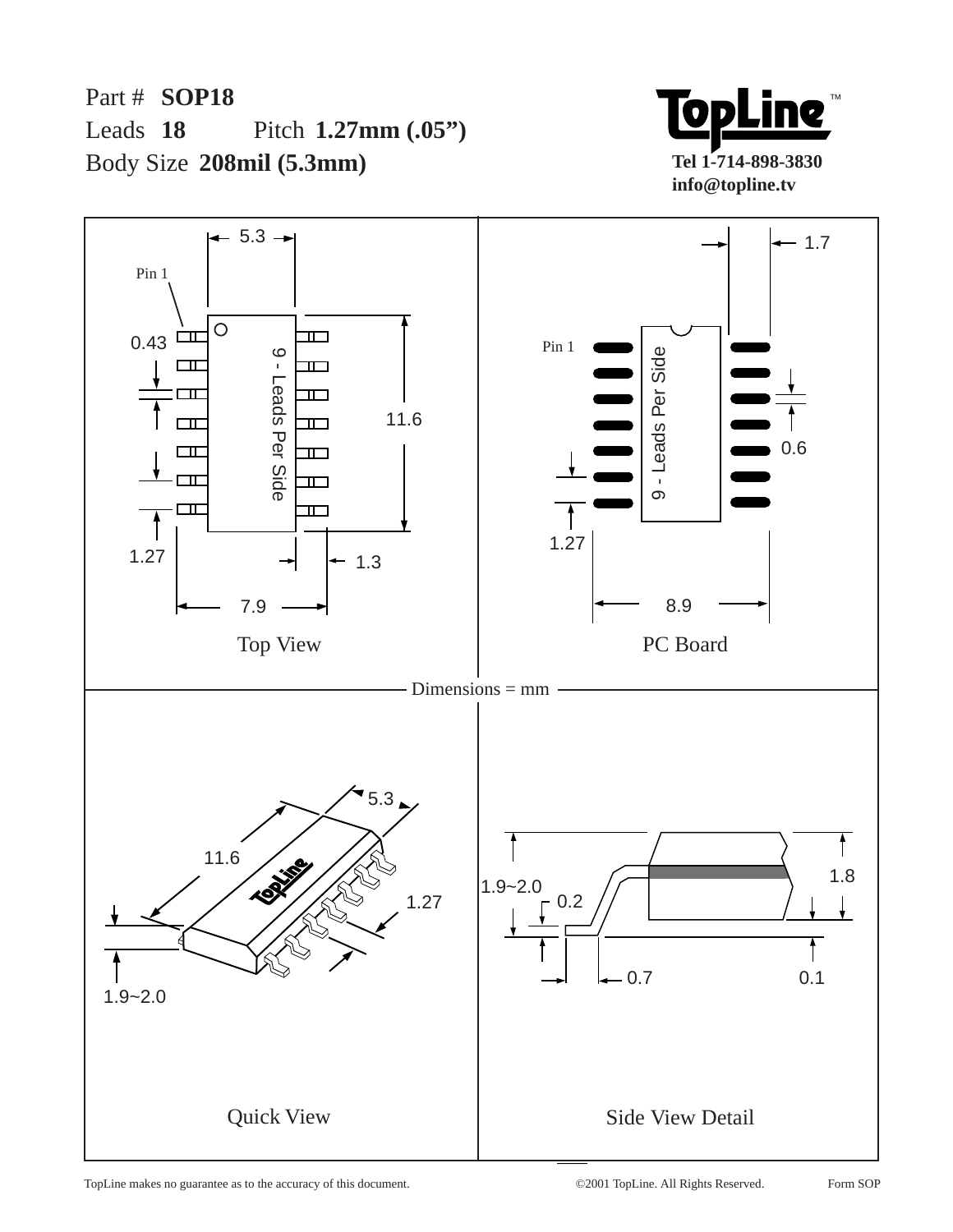Part # **SOL20** Leads 20 Body Size **300mil (7.5mm)** Pitch 1.27mm (.05")



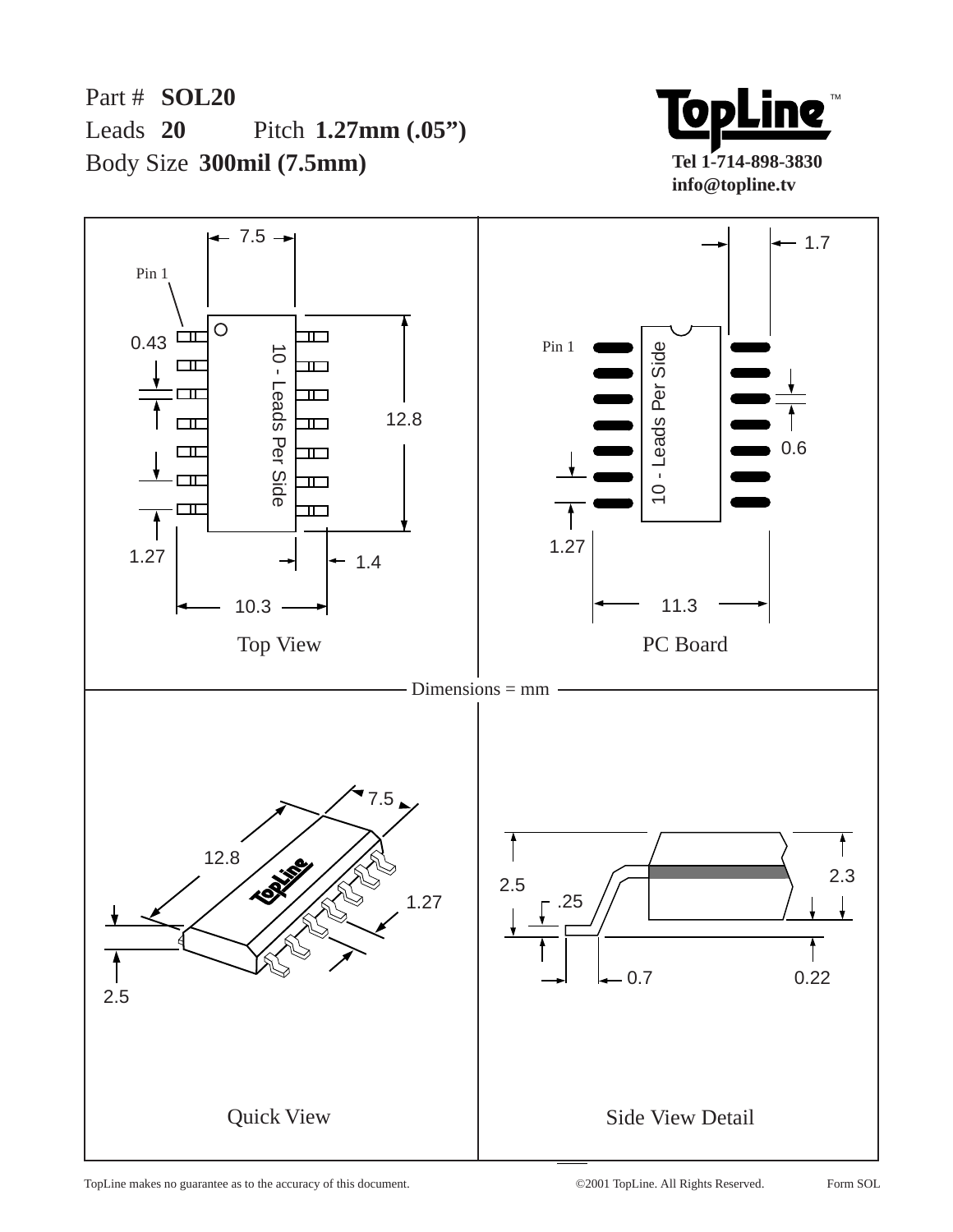Part # **SOM20** Leads  $20$ Body Size **220mil (5.6mm)** Pitch 1.27mm (.05")



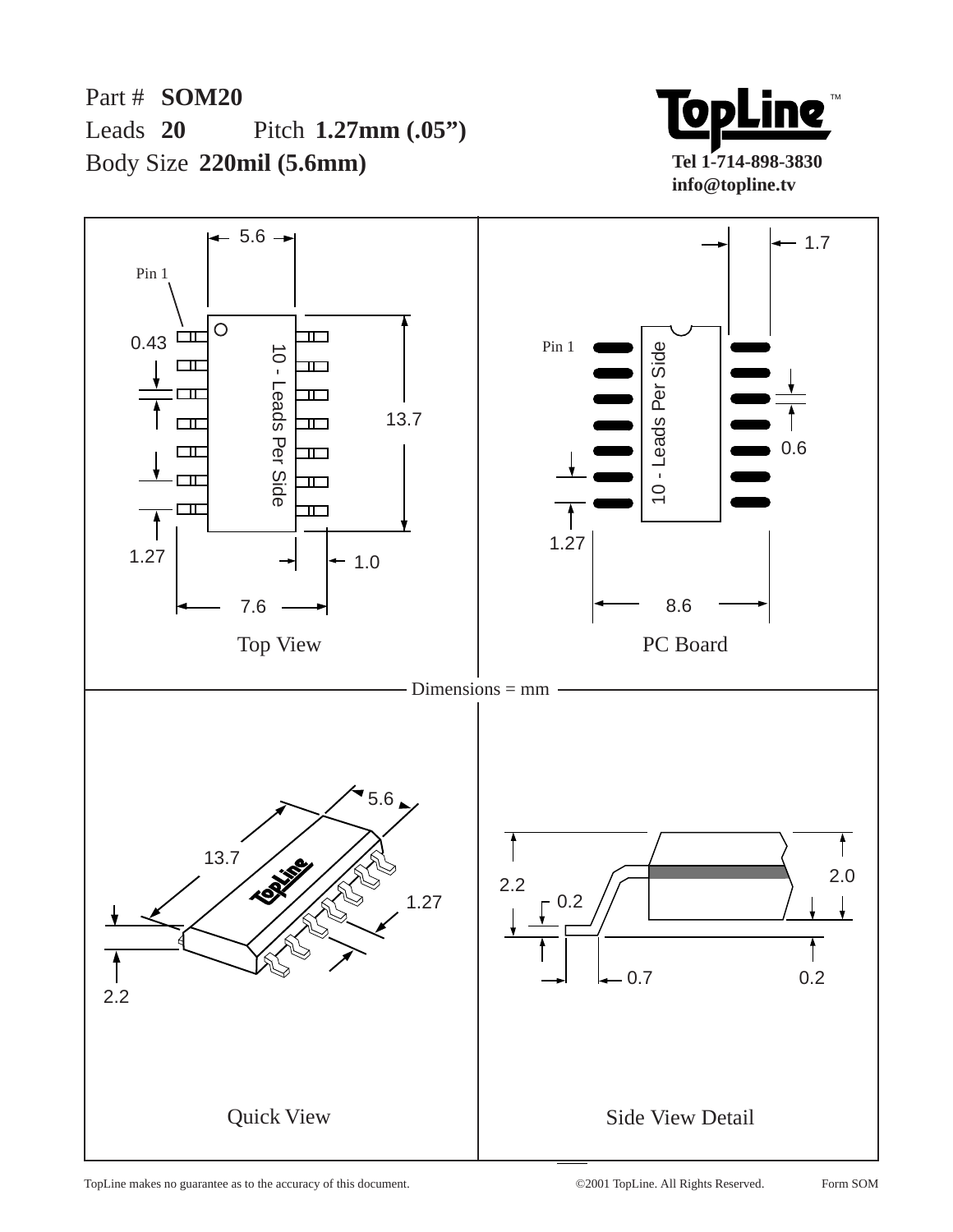Part # **SOP20** Leads  $20$ Body Size **208mil (5.3mm)** Pitch 1.27mm (.05")



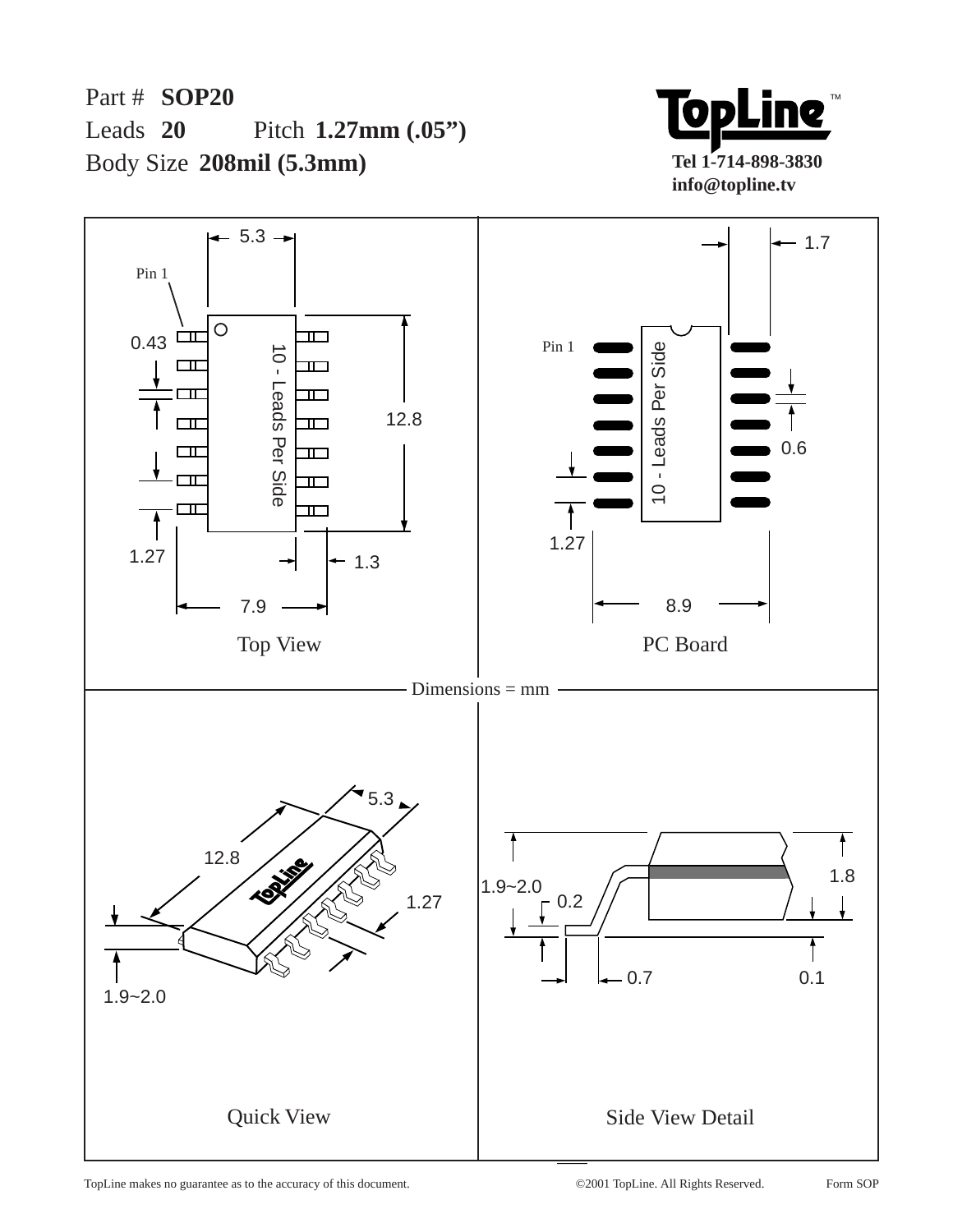Part # **SOL24** Leads 24 Body Size **300mil (7.5mm)** Pitch 1.27mm (.05")



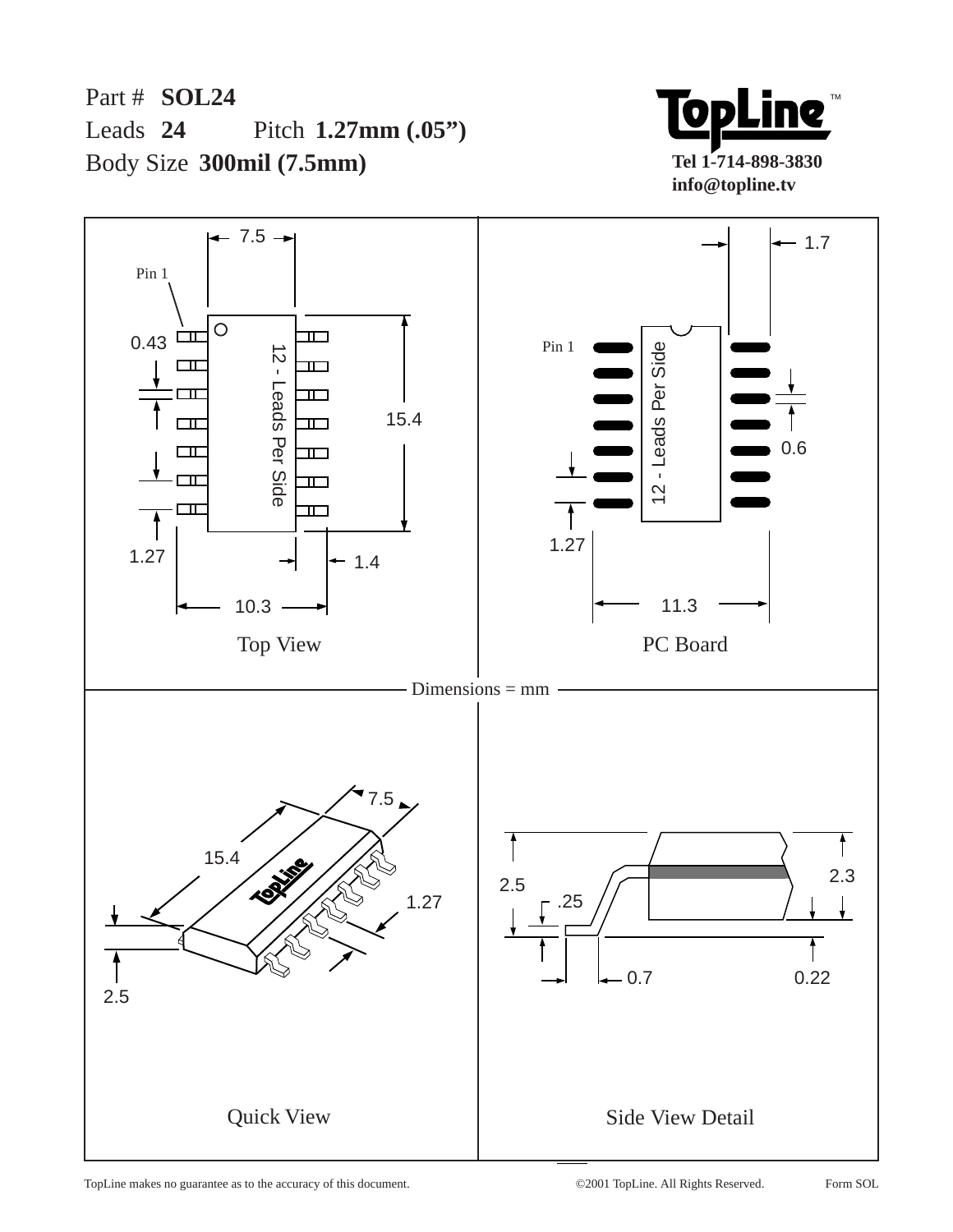Part # **SOL28** Leads 28 Body Size **300mil (7.5mm)** Pitch 1.27mm (.05")



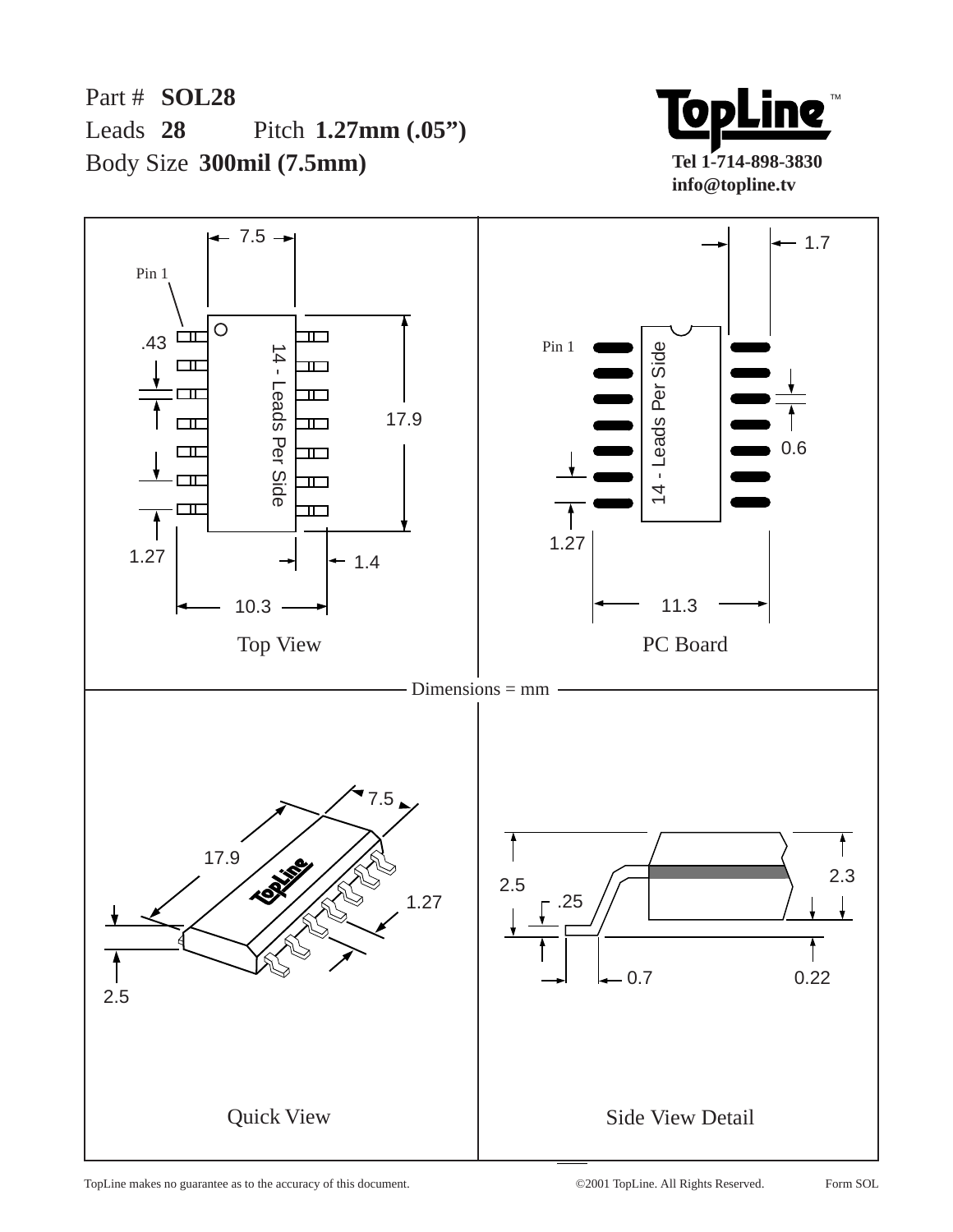

Part # **SOW28** Leads 28 Body Size **330 ~ 350mil (8.5 ~ 8.9mm)** Pitch 1.27mm (.05")

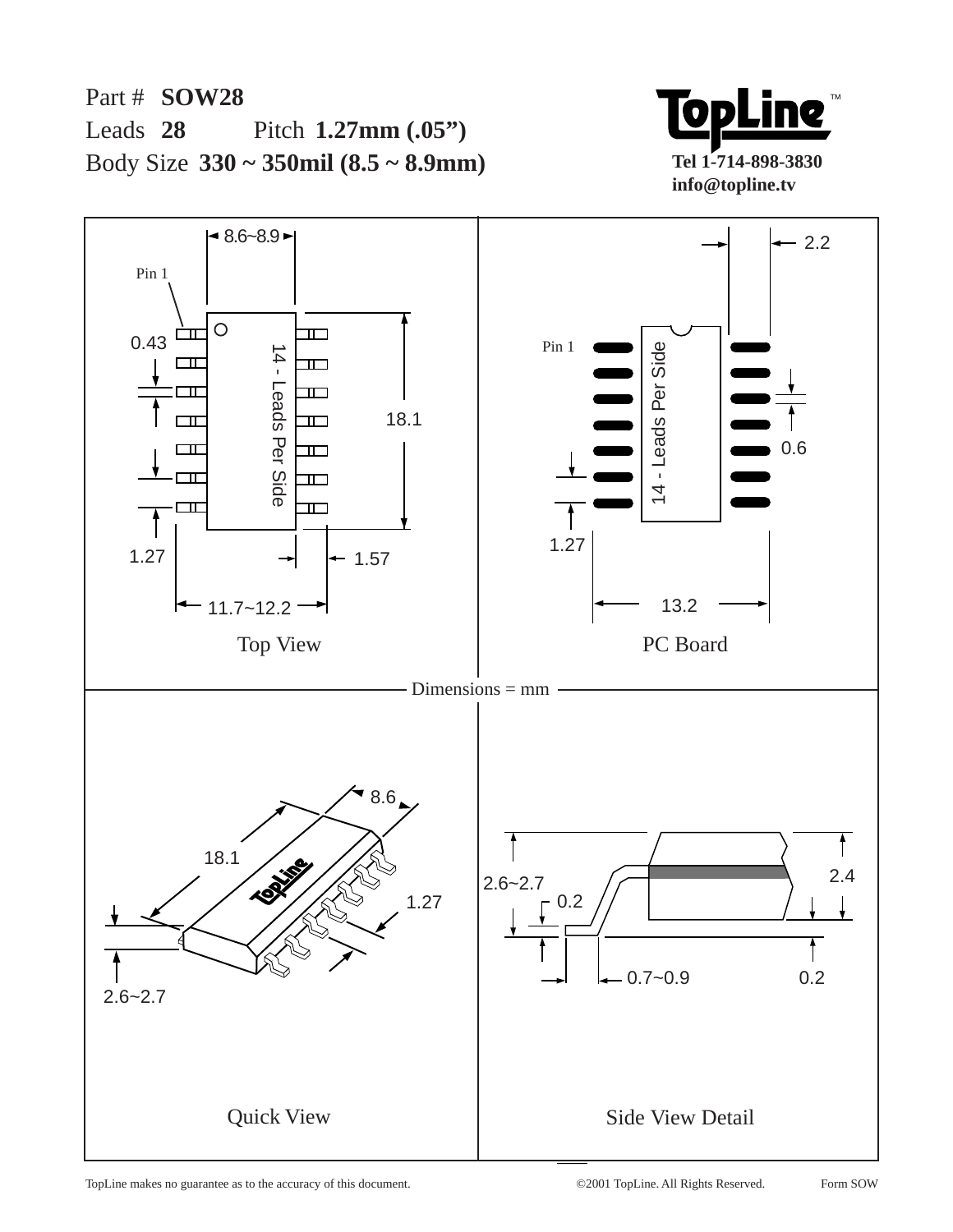Part # **SOX28** Leads 28 Body Size **400mil (10.16mm)** Pitch 1.27mm (.05")



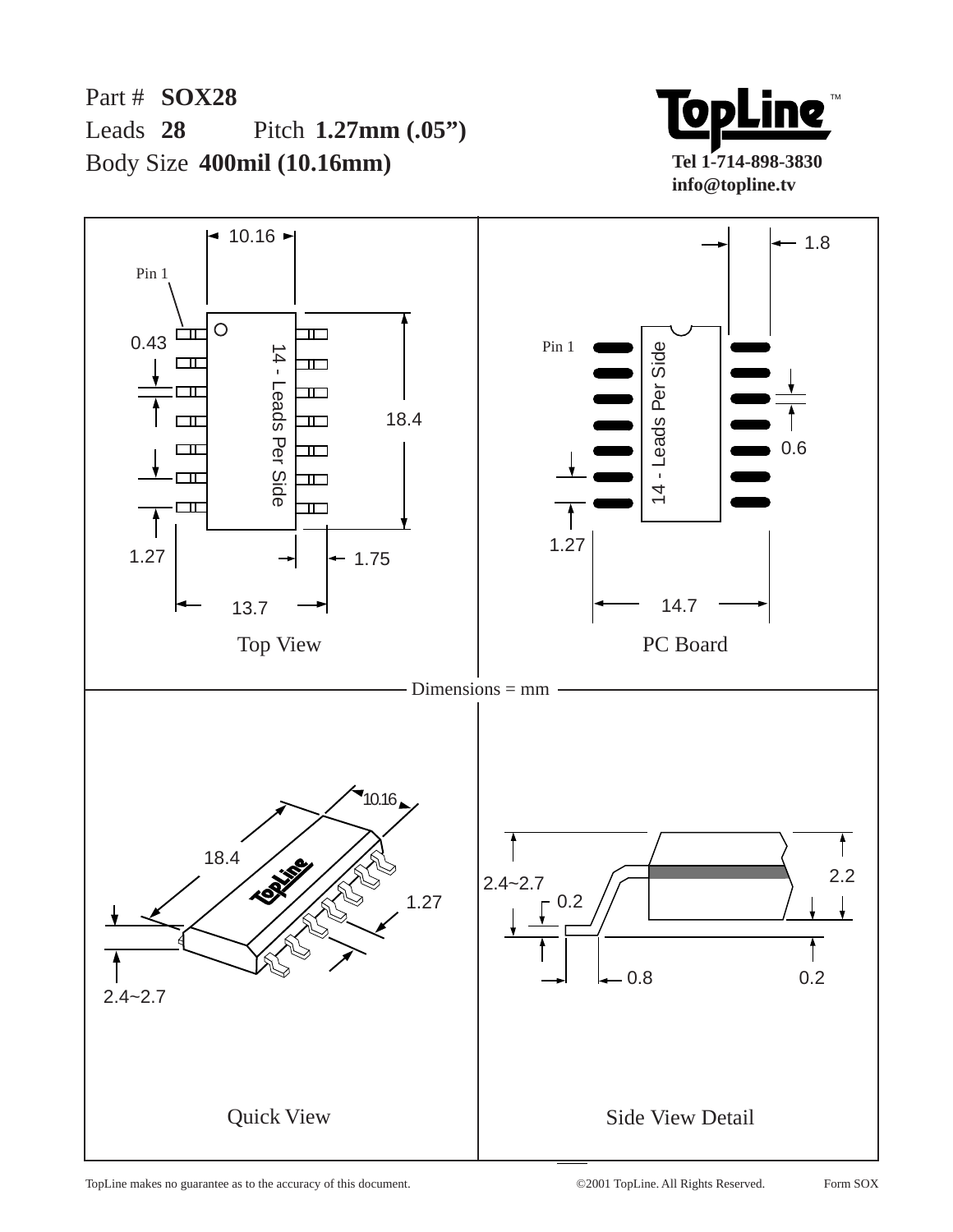Part # **SOL32** Leads 32 Body Size **300mil (7.5mm)** Pitch 1.27mm (.05")



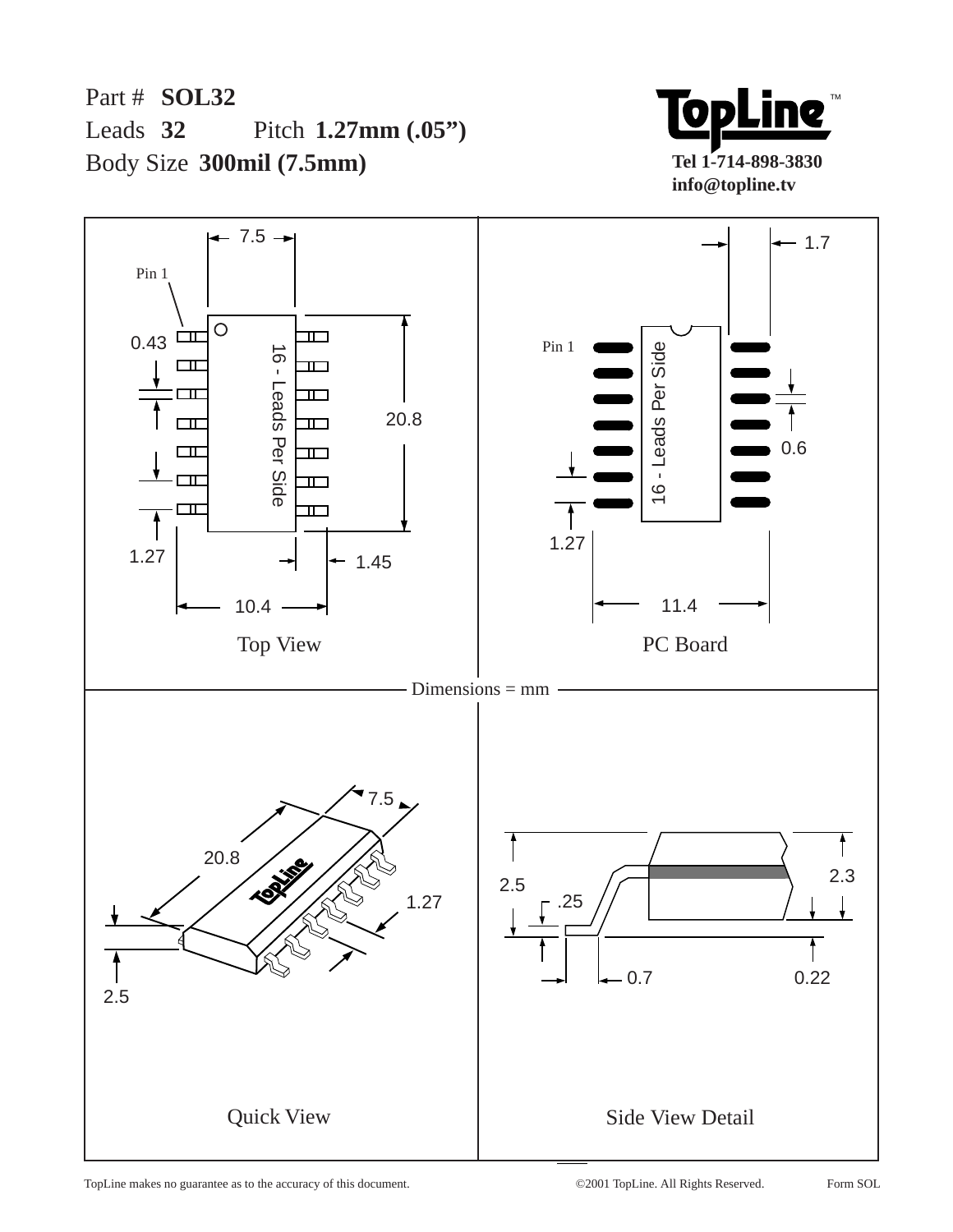TM  $\mathbf{O}$ **Tel 1-714-898-3830 info@topline.tv**

Part # **SOW32** Leads 32 Body Size **330 ~ 350mil (8.5 ~ 8.9mm)** Pitch 1.27mm (.05")

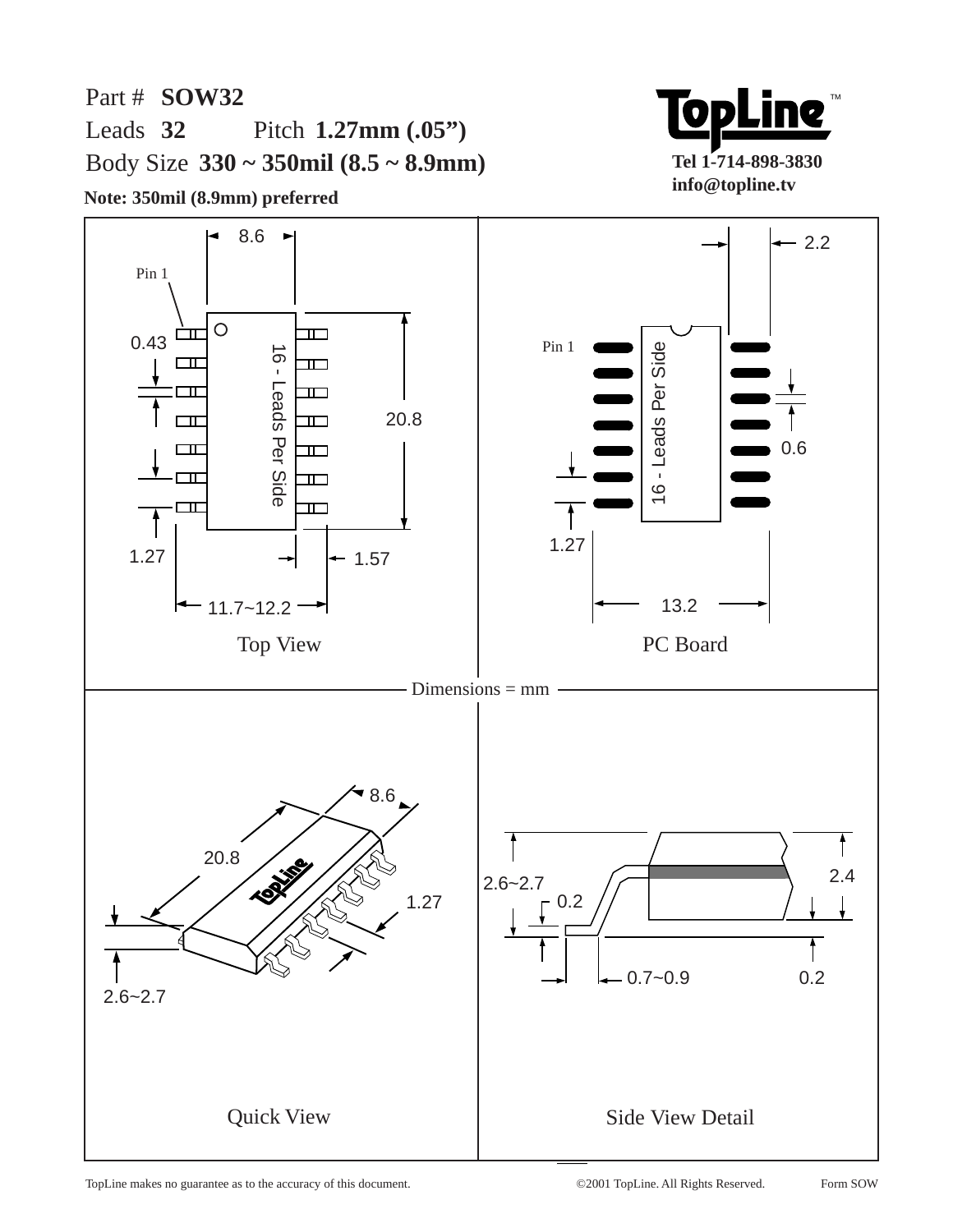Part # **SOX32** Leads 32 Body Size **400mil (10.16mm)** Pitch 1.27mm (.05")



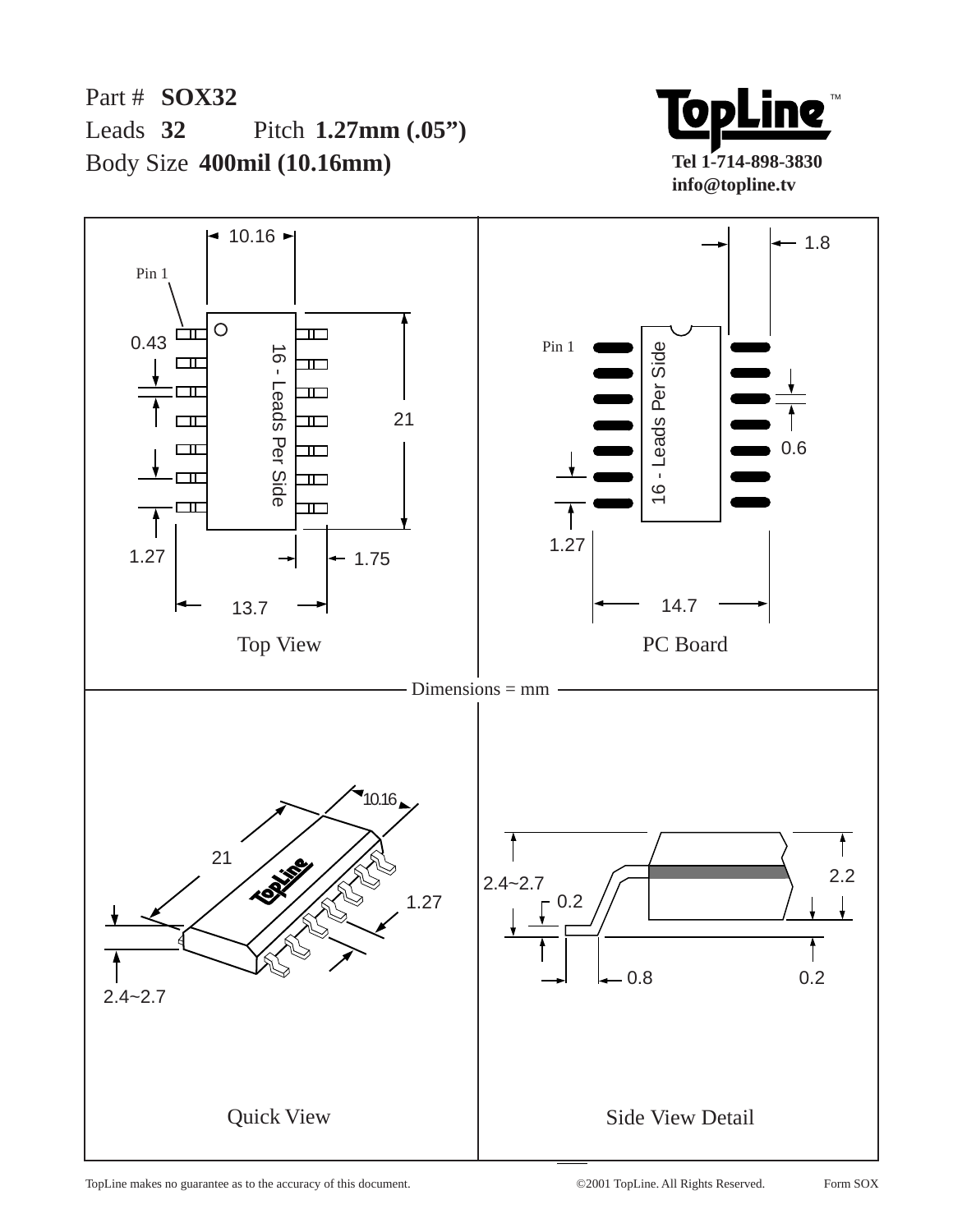Part # **SOY32** Leads 32 Body Size **450mil (11.4mm)** Pitch 1.27mm (.05")



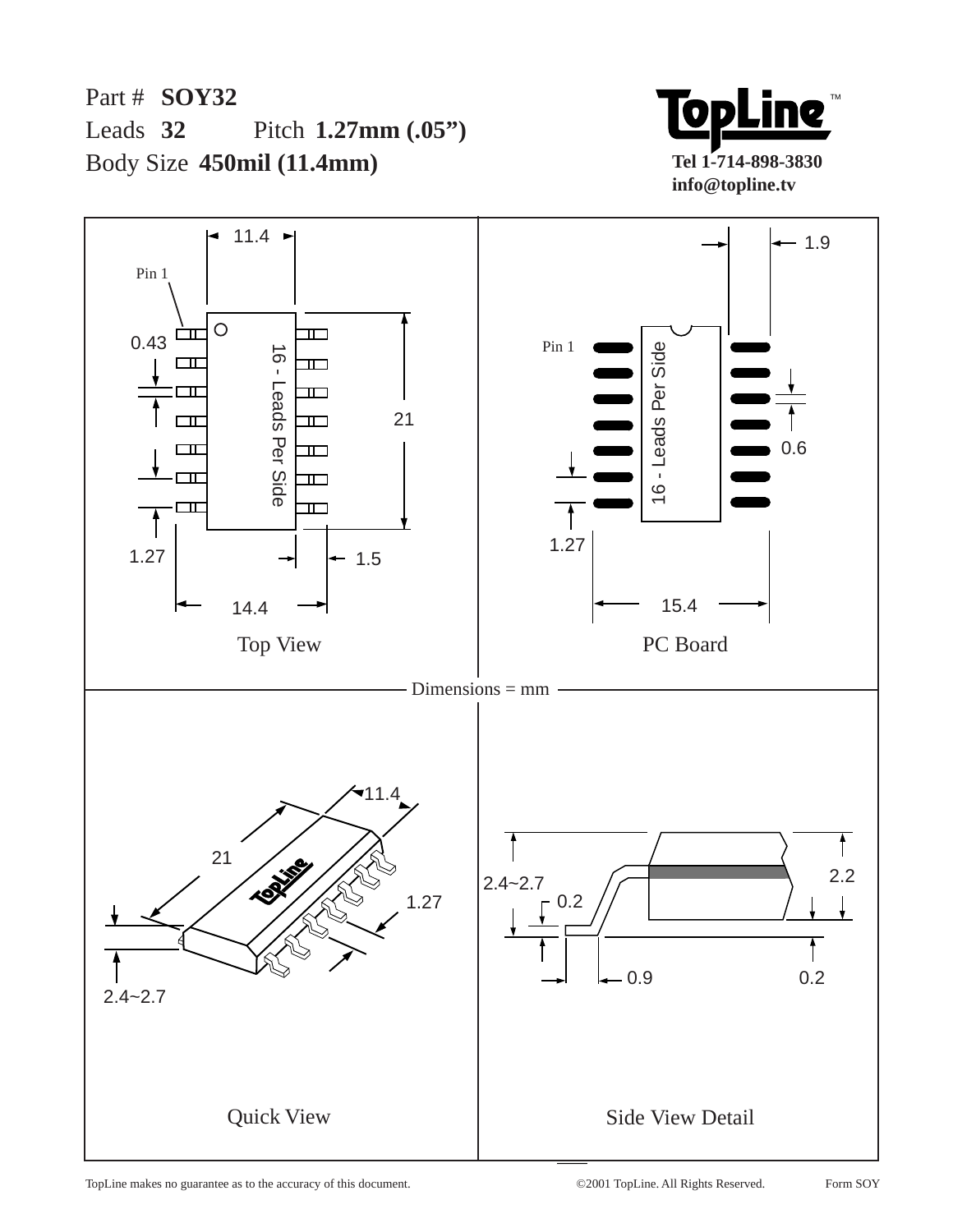Part # **SOL40** Leads  $40$ Body Size **300mil (7.5mm)** Pitch 1.27mm (.05")



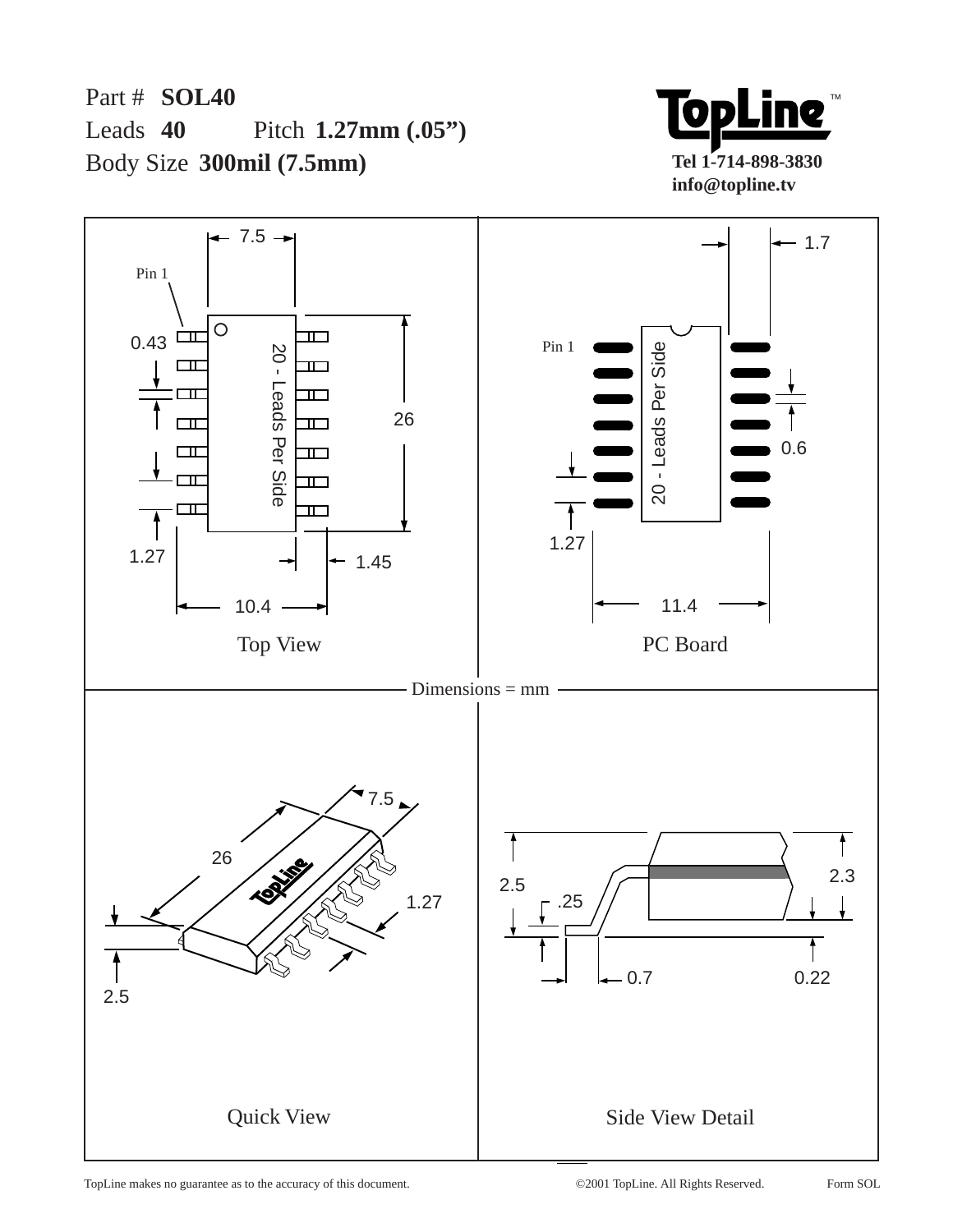Part # **SOX40** Leads  $40$ Body Size **400mil (10.16mm)** Pitch 1.27mm (.05")



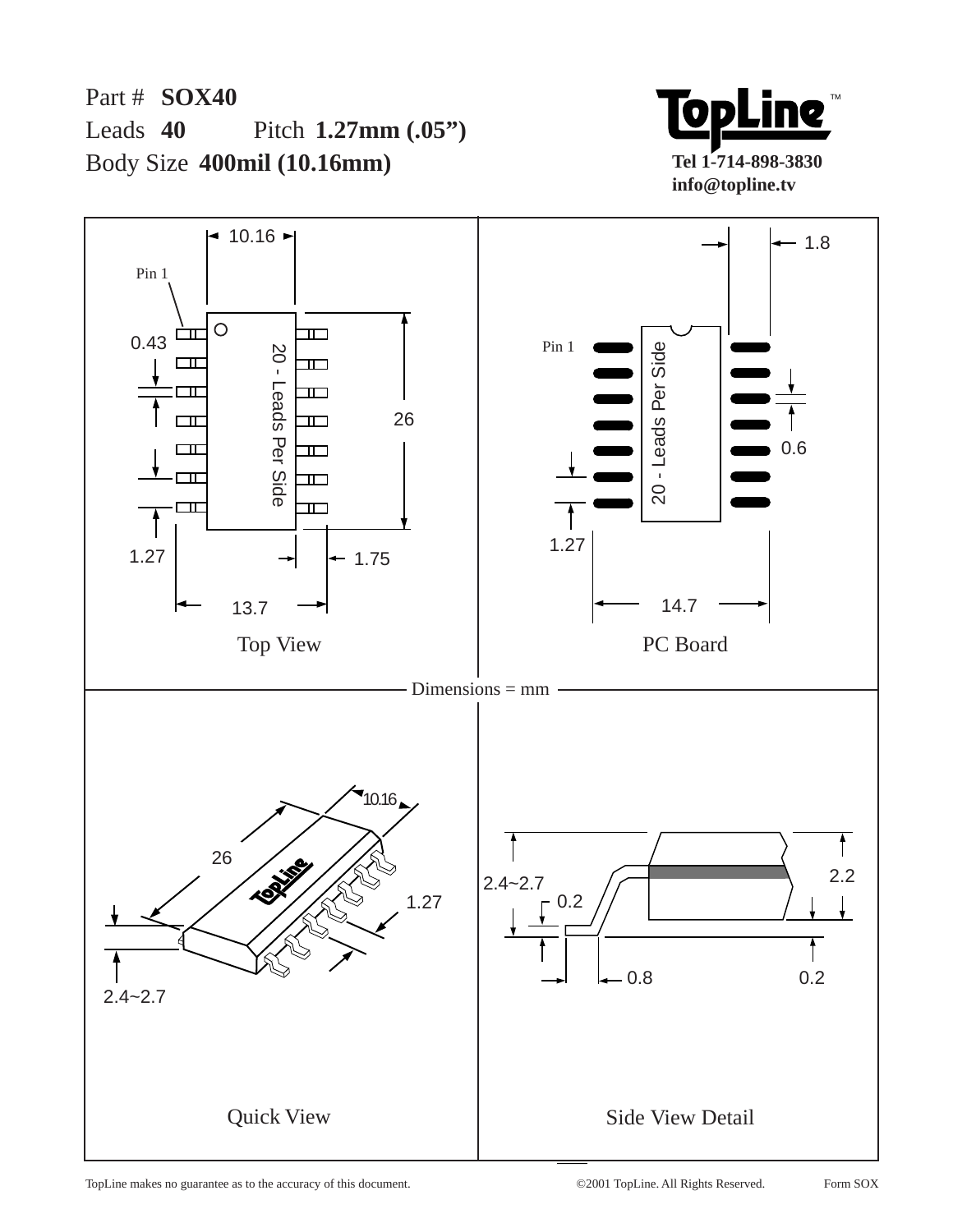Part # **SOY40** Leads  $40$ Body Size **450mil (11.4mm)** Pitch 1.27mm (.05")





TopLine makes no guarantee as to the accuracy of this document. ©2001 TopLine. All Rights Reserved.

Form SOY